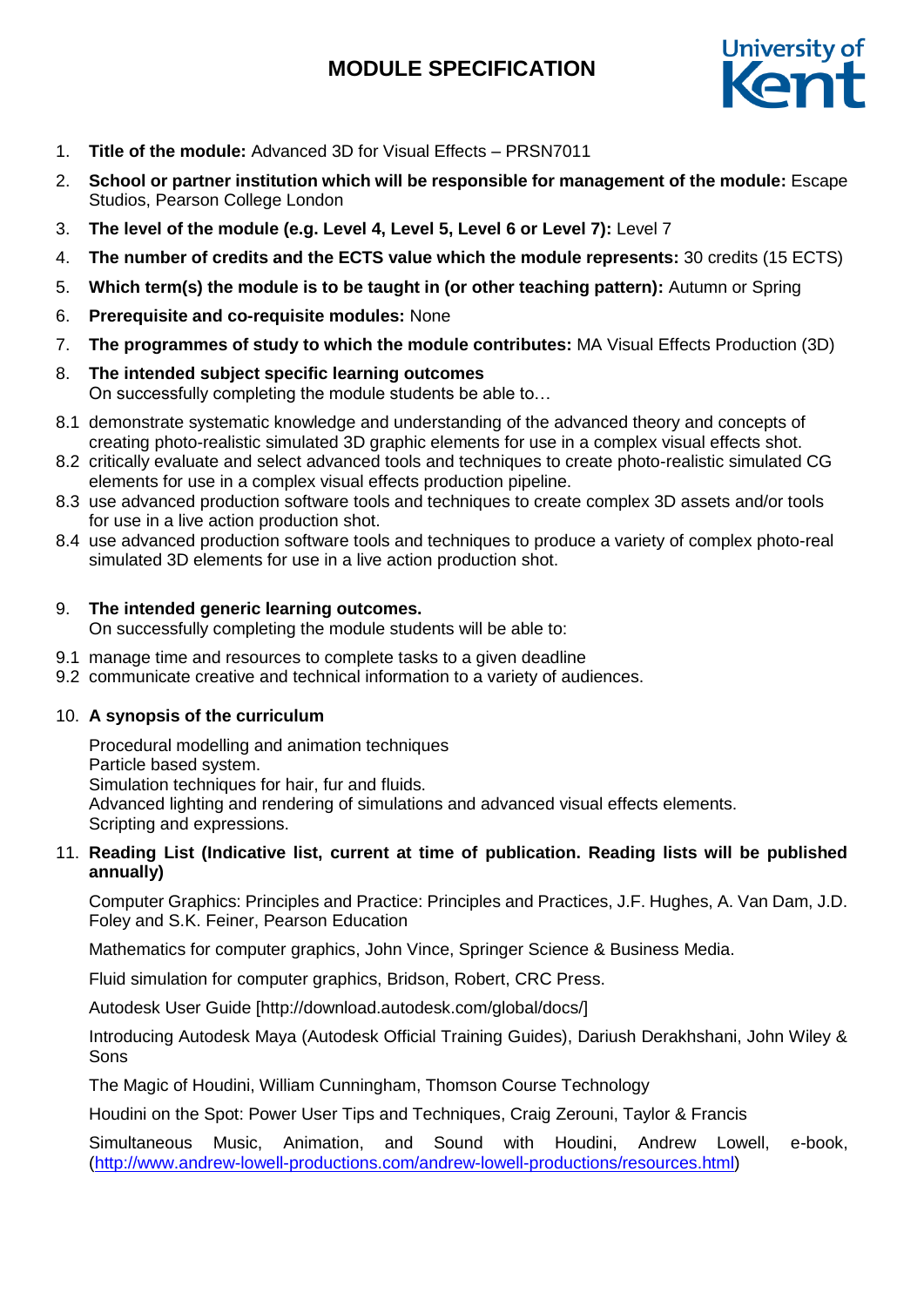## **MODULE SPECIFICATION**



#### *12.* **Learning and Teaching methods**

Students undertake direct instruction from tutors in theory and practice in the context of the discipline, supported by directed reading and study. Practice and practical work in a studio environment is supervised by tutors and supported by studio assistants. Additional materials and support is provided through the VLE.

Tutor-led studio sessions: 135 hours

Studio assistant supported practice: 45 hours

Directed study: 120 hours

#### *13.* **Assessment methods.**

13.1 Main assessment methods

Coursework 50%

This is a practical project involving the creation and integration of a 2D and 2.5D assets into a visual effects shot

Production logbook (3000 words) 40%

Individual presentation (15 minutes) 10%

13.2 Reassessment methods

*14. Map of Module Learning Outcomes (sections 8 & 9) to Learning and Teaching Methods (section12) and methods of Assessment (section 13)*

| <b>Module learning outcome</b>         |                           | 8.1 | 8.2 | 8.3 | 8.4 | 9.1 | 9.2 |
|----------------------------------------|---------------------------|-----|-----|-----|-----|-----|-----|
| Learning/ teaching method              | <b>Hours</b><br>allocated |     |     |     |     |     |     |
| Tutor-led studio sessions              | 135                       | 30  | 45  | 30  | 30  |     |     |
| Studio assistant supported<br>practice | 45                        |     | 15  | 15  | 15  |     |     |
| <b>Directed Study</b>                  | 120                       | 60  |     |     |     | 30  | 30  |
| <b>Assessment method</b>               |                           |     |     |     |     |     |     |
| <b>Coursework</b>                      |                           |     |     |     |     |     |     |
| Logbook                                |                           |     |     |     |     |     |     |
| <b>Presentation</b>                    |                           |     |     |     |     |     |     |

#### 15. **Inclusive module design**

The Collaborative Partner recognises and has embedded the expectations of current disability equality legislation, and supports students with a declared disability or special educational need in its teaching. Within this module we will make reasonable adjustments wherever necessary, including additional or substitute materials, teaching modes or assessment methods for students who have declared and discussed their learning support needs. Arrangements for students with declared disabilities will be